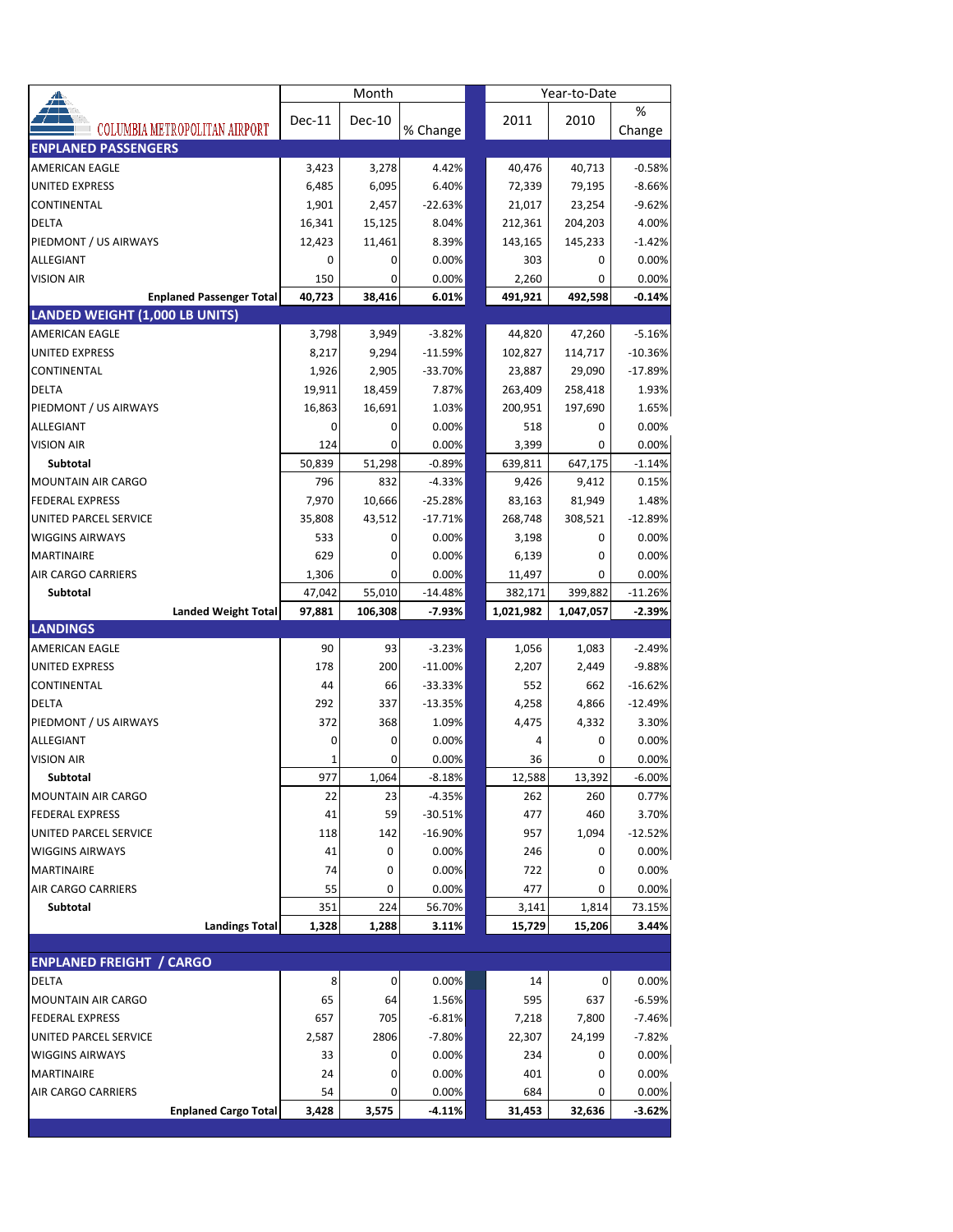## **MONTHLY ENPLANED PASSENGERS 2008-2011**



|      | <b>Jail</b> | Feb    | Mar    | Apr    | Mav    | Jur    | Jul    | Aug    | Sep    | Oct    | Nov    | Dec    | <b>Grand Total</b> |
|------|-------------|--------|--------|--------|--------|--------|--------|--------|--------|--------|--------|--------|--------------------|
| 2008 | 40,429      | 40.876 | 48,030 | 50,548 | 48.464 | 51,030 | 52,966 | 49,702 | 43.382 | 51,614 | 44,656 | 46,823 | 568,520            |
| 2009 | 35,661      | 35.848 | 42.683 | 46.290 | 47.685 | 48.040 | 49,053 | 45.905 | 39.915 | 45.426 | 41.461 | 41.407 | 519,374            |
| 2010 | 35,739      | 32,645 | 39,942 | 44,627 | 45,370 | 44,112 | 43,647 | 41.920 | 40,611 | 44,536 | 41,033 | 38,416 | 492,598            |
| 2011 | 32.579      | 32,203 | 38,591 | 43,336 | 44,491 | 44.900 | 42.435 | 42.702 | 42.437 | 44.828 | 42.696 | 40.723 | 491,921            |





|      | Jan        | Feb        | Mar        |            | Mav        | Jun        |            | Aug        |            | Oct        | No         | Dec        | <b>Grand Total</b> |
|------|------------|------------|------------|------------|------------|------------|------------|------------|------------|------------|------------|------------|--------------------|
| 2008 | 17.608.000 | 16.098.000 | 16.170.000 | 17.572.000 | 18.710.000 | 16.490.000 | 17.304.000 | 16.550.000 | 15.718.000 | 17.382.000 | 14.194.000 | 19.972.000 | 203.768.000        |
| 2009 | 13.462.000 | 15.142.000 | 11,696,000 | 12,706,000 | 11.412.000 | 11,766,000 | 12,004,000 | 10.762.000 | 11.624.000 | 12.148.000 | 10.006.000 | 14.284.000 | 147,012,000        |
| 2010 | 10.108.000 | 10.796.000 | 12.252.000 | 11.634.000 | 10.780.000 | 11.906.000 | 11.010.000 | 11.090.000 | 11.498.000 | 11.212.000 | 10.712.000 | 15.026.000 | 138,024,000        |
| 2011 | 8,818,000  | 9,442,000  | 12,164,000 | 10,372,000 | 10,350,000 | 11,604,000 | 10,018,000 | 11,094,000 | 10,974,000 | 10,434,000 | 11,330,000 | 13,696,000 | 130,296,000        |

**MONTHLY LANDED WEIGHT**



|      | Jan     | Feb     | Mar     | Apr     | Mav     | Jun     | JU.     | Aug     | Ser     | Oct     | No.     | Dec     | <b>Grand Tota</b> |
|------|---------|---------|---------|---------|---------|---------|---------|---------|---------|---------|---------|---------|-------------------|
| 2008 | 137.970 | 134,938 | 137.605 | 142,613 | 137.510 | 138,029 | 148,636 | 141.500 | 133.986 | 151.986 | 129.143 | 146,766 | 1,680,682         |
| 2009 | 120.399 | 113.235 | 115.695 | 118.528 | 106.891 | 103.739 | 108.474 | 101.179 | 95.091  | 98.384  | 88.327  | 113.770 | 1.283.712         |
| 2010 | 89.186  | 78,781  | 93,615  | 93,351  | 82.421  | 84,311  | 84.275  | 85.426  | 81,931  | 83,530  | 83,922  | 106.308 | 1,047,057         |
| 2011 | 73.261  | 73.616  | 85.734  | 83.201  | 85.785  | 86,553  | 84.234  | 89.509  | 84.500  | 91.052  | 86.402  | 97.881  | 1.021.728         |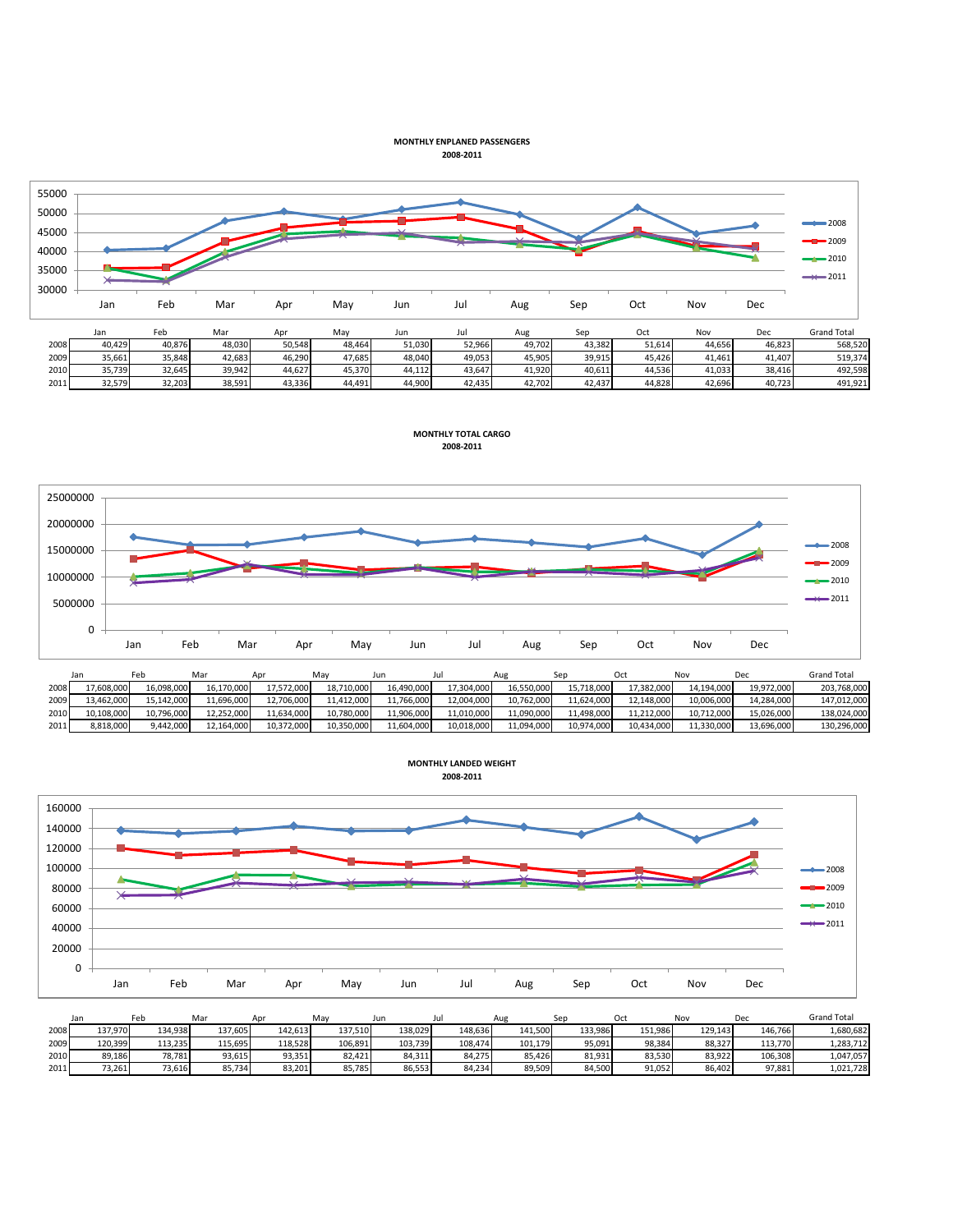**MONTHLY TOTAL PASSENGERS 2008-2011**



**YEAR - TO - DATE MARKET SHARE BY CARRIER**